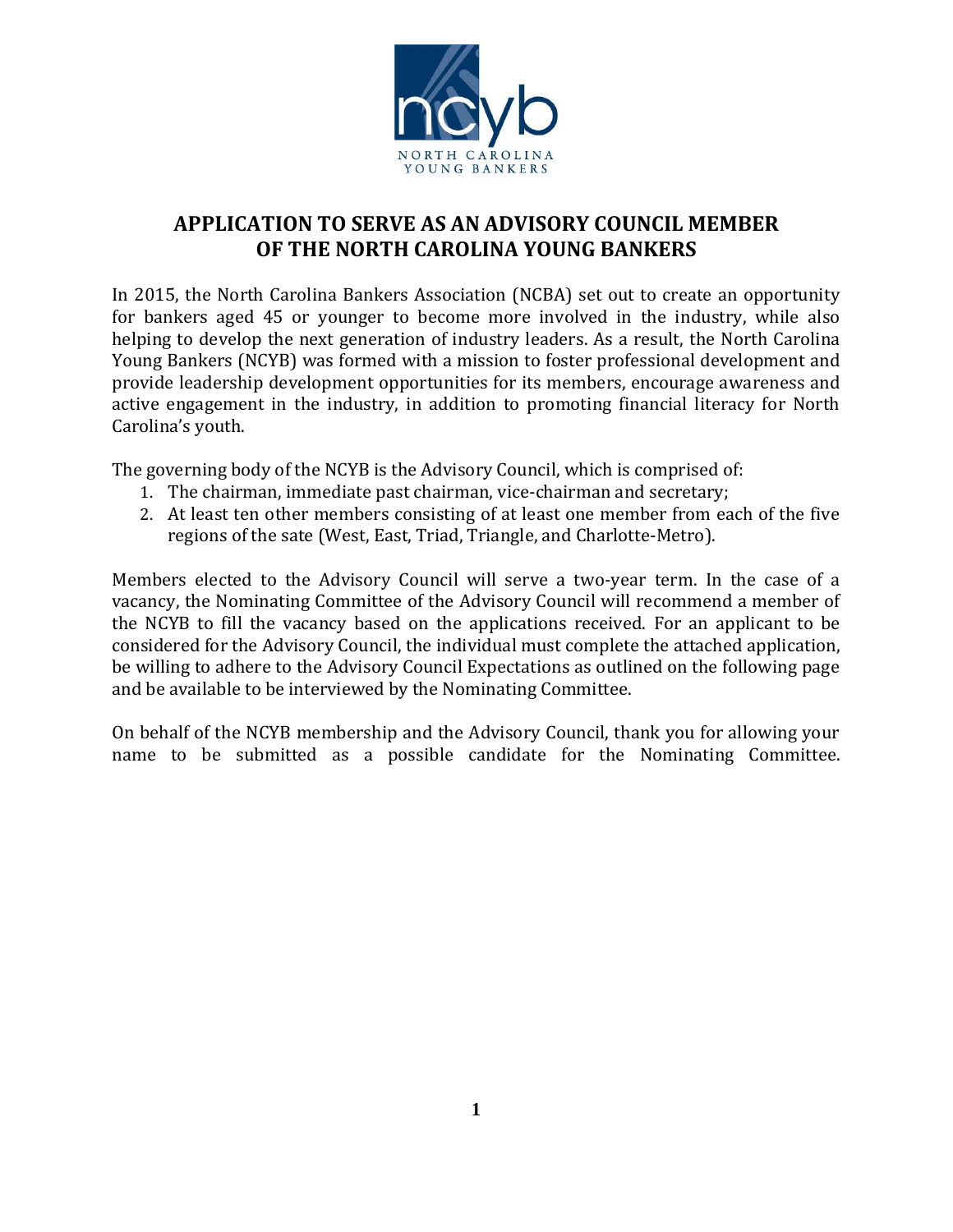

## **Young Bankers Division – Advisory Council Expectations**

The role of each Advisory Council member is vital to the total success of the council. Both active input and participation are key in obtaining Advisory Council objectives and for the success of the NCYB.

## **Purpose**

- Develop and engage bank leaders
- Spearhead financial literacy and volunteer efforts in North Carolina schools and at Camp Challenge
- Recruit and retain members
- Provide input on educational and professional development opportunities
- Assist in advocacy and government relations efforts at both the state and federal levels

## **Expectations of Advisory Council**

- Commit to serving and actively participating in the work of the Advisory Council for the full term of appointment
- Review any relevant material prior to Advisory Council meetings in preparation for contributing and voicing opinions concerning Advisory Council issues
- Attend meetings (at minimum, four of six scheduled meetings per year) and other Advisory Council sponsored events,
- Assist in planning the Young Bankers Annual Conference
- Carry out any Advisory Council assignment made by the chairman
- Share any market information or experiences that will help the Advisory Council make informed decisions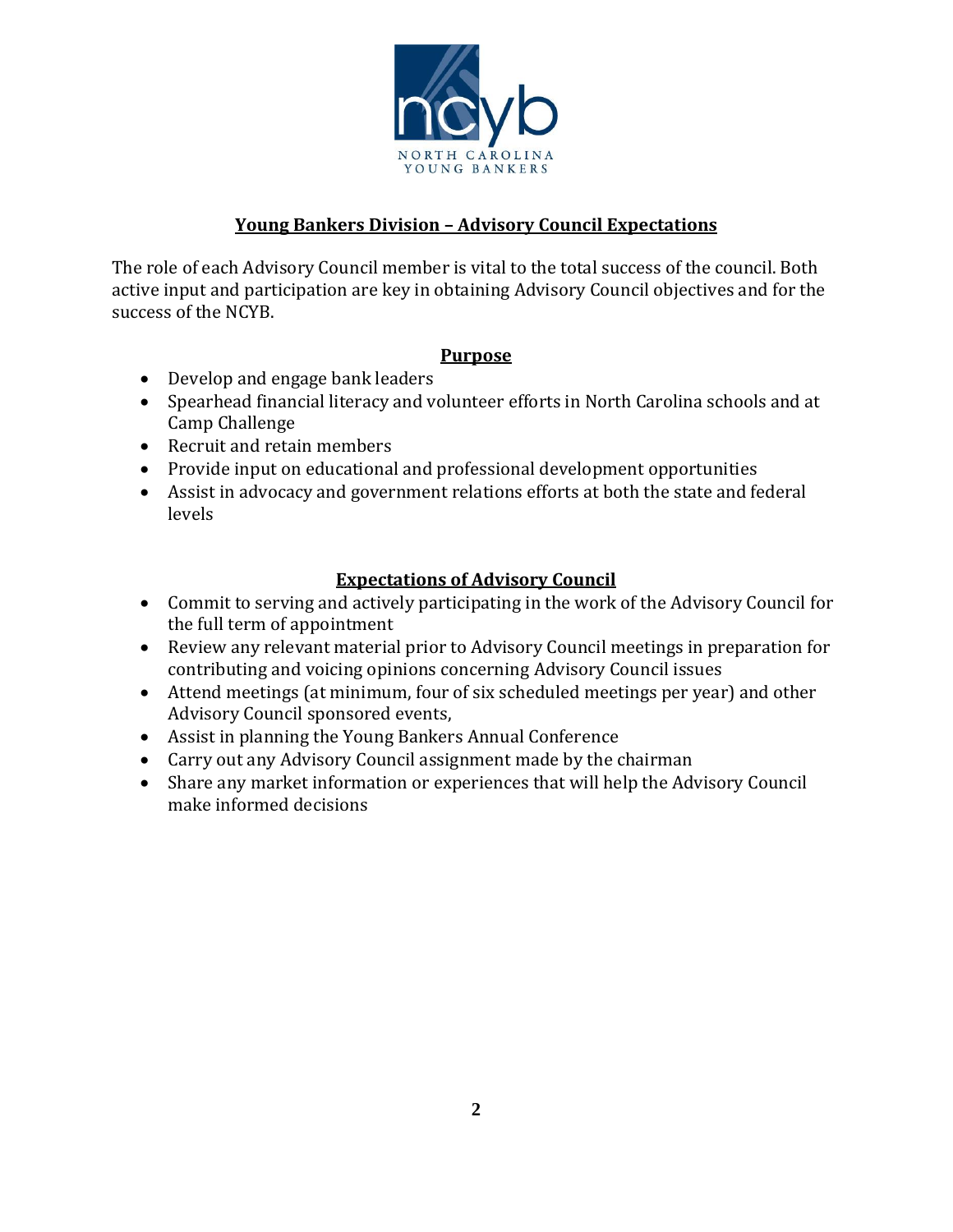

### APPLICATION TO SERVE

| Indicate the position you are seeking based on the location of your bank office, not the bank headquarters:<br><b>Advisory Council Member:</b>     |  |  |
|----------------------------------------------------------------------------------------------------------------------------------------------------|--|--|
| Please provide a brief biography. Attach as a separate document if additional space is required.                                                   |  |  |
|                                                                                                                                                    |  |  |
|                                                                                                                                                    |  |  |
|                                                                                                                                                    |  |  |
|                                                                                                                                                    |  |  |
|                                                                                                                                                    |  |  |
| Please explain why you are interested in serving as an Advisory Council member of the North Carolina Young<br>Bankers. Attach comments if desired. |  |  |
|                                                                                                                                                    |  |  |